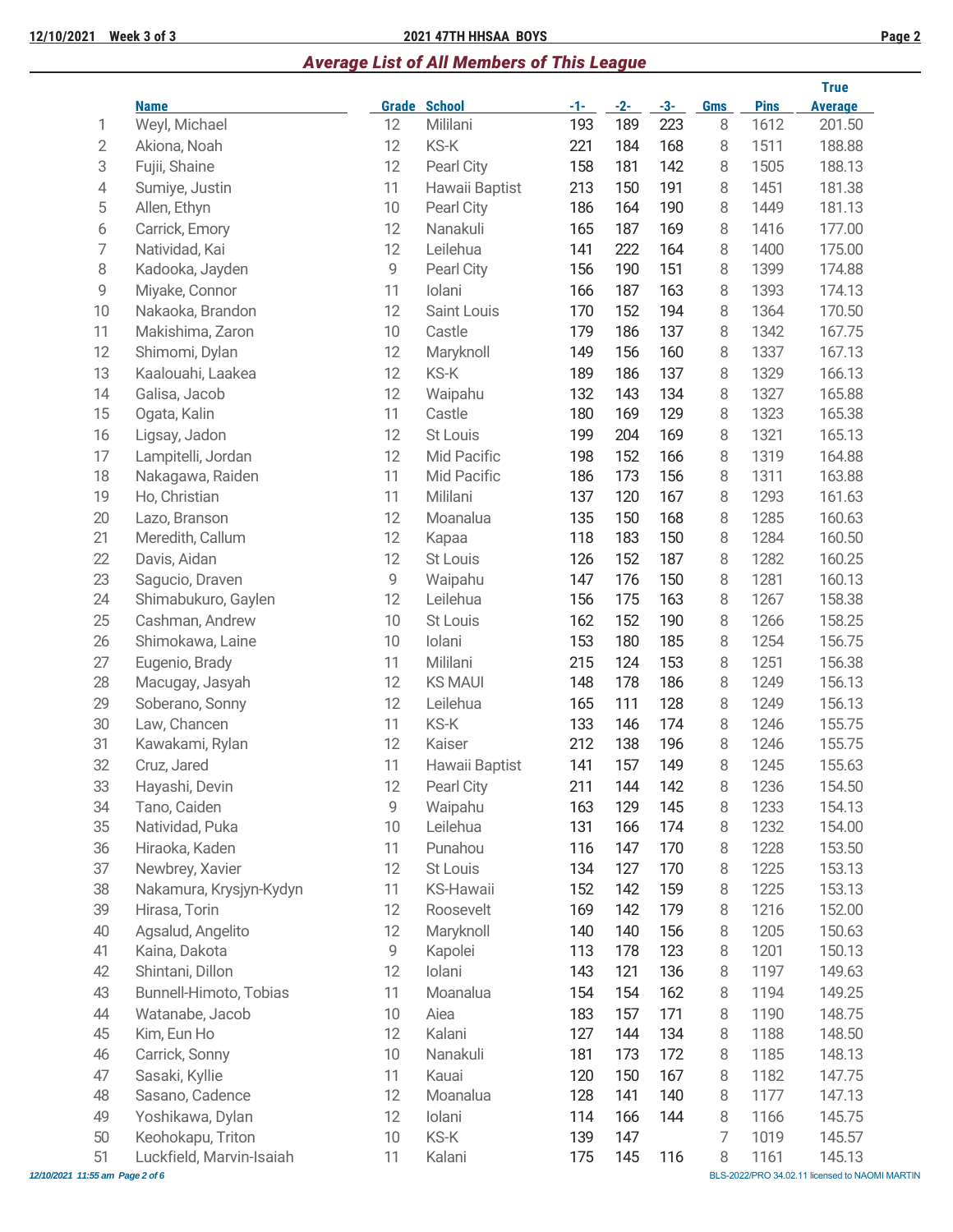|--|--|

|     |                    |    |                     |        |       |       |                |             | <b>True</b>    |
|-----|--------------------|----|---------------------|--------|-------|-------|----------------|-------------|----------------|
|     | <b>Name</b>        |    | <b>Grade School</b> | $-1-$  | $-2-$ | $-3-$ | <b>Gms</b>     | <b>Pins</b> | <b>Average</b> |
| 52  | Lameg, Ricky       | 10 | Mililani            | 147    | 135   | 173   | 8              | 1152        | 144.00         |
| 53  | Kahookele, Dalton  | 12 | Waianae             | 127    | 187   | 142   | 8              | 1149        | 143.63         |
| 54  | Cabello, Anson     | 11 | <b>KS MAUI</b>      | 141    | 140   | 152   | 8              | 1144        | 143.00         |
| 55  | Juliano, Aaron     | 9  | Kauai               | 141    | 118   | 128   | 8              | 1143        | 142.88         |
| 56  | Domion, Braysen    | 12 | Moanalua            | 139    | 109   | 156   | 8              | 1139        | 142.38         |
| 57  | Matsumoto, Randy   | 12 | Kalani              | 133    | 178   | 135   | 8              | 1133        | 141.63         |
| 58  | Kidd, Nicholas     | 11 | Hawaii Baptist      | 116    | 195   | 146   | 8              | 1132        | 141.50         |
| 59  | Nakata, Bryson     | 11 | Kalani              | 139    | 145   | 137   | 3              | 421         | 140.33         |
| 60  | Cheung, Isaac      | 12 | Kalani              | 162    | 146   | 141   | 8              | 1112        | 139.00         |
| 61  | Chiu, Carson       | 12 | Maryknoll           | 129    | 123   | 124   | 8              | 1111        | 138.88         |
| 62  | Peralta, Shayden   | 12 | Kauai               | 122    | 119   | 162   | 8              | 1103        | 137.88         |
| 63  | Mendoza, Brandon   | 12 | Kealakehe           | 126    | 114   | 137   | 8              | 1101        | 137.63         |
| 64  | Brittain, Travis   | 9  | King Kekaulike      | 131    | 159   | 178   | 8              | 1101        | 137.63         |
| 65  | Shibuya, Shayne    | 11 | Kauai               | 136    | 132   | 156   | 8              | 1099        | 137.38         |
| 66  | Samson, Elijah     | 10 | Kalaheo             | 134    | 167   | 118   | 8              | 1095        | 136.88         |
| 67  | Ide, Jase          | 12 | Iolani              | 92     |       |       | 6              | 821         | 136.83         |
| 68  | Hadley, Yoshimune  | 12 | Mid Pacific         | 152    | 130   | 174   | 8              | 1094        | 136.75         |
| 69  | Lave, Tyren        | 10 | KS-K                | 139    | 99    |       | 7              | 957         | 136.71         |
| 70  | Ricafort, Justin   | 12 | Moanalua            | 118    | 152   | 166   | 8              | 1091        | 136.38         |
| 71  | Ragasa, Raiden     | 9  | Kauai               |        |       |       | $\overline{2}$ | 270         | 135.00         |
| 72  | Tateishi, Jarin    | 12 | <b>Baldwin</b>      | 107    | 157   | 116   | 8              | 1074        | 134.25         |
| 73  |                    | 11 |                     | 105    | 136   | 116   |                | 1065        | 133.13         |
|     | Pagurayan, Brycen  |    | Kapolei             |        |       |       | 8              |             |                |
| 74  | Padilla, Noah      | 12 | KS-K                |        |       | 133   | 1              | 133         | 133.00         |
| 75  | Pojas, Chaysen     | 9  | Leilehua            | 115    | 148   | 142   | 8              | 1064        | 133.00         |
| 76  | Ikeda, Jacob       | 12 | Iolani              |        | 130   | 136   | $\overline{2}$ | 266         | 133.00         |
| 77  | Rosa, Isaac        | 11 | Aiea                | 117    | 124   | 130   | 8              | 1050        | 131.25         |
| 78  | Plato, Kainoa      | 11 | Kealakehe           | 98     | 122   | 129   | 8              | 1033        | 129.13         |
| 79  | Fejeran, Ryenn     | 12 | Leilehua            | 146    | 123   | 147   | 8              | 1024        | 128.00         |
| 80  | Kunimura, Miles    | 12 | Kalaheo             | 140    | 142   | 128   | 8              | 1022        | 127.75         |
| 81  | Rodriguez, Angel   | 12 | Farrington          | 133    | 176   | 93    | 8              | 1018        | 127.25         |
| 82  | Taniguchi, Austin  | 12 | Roosevelt           | 127    | 144   | 100   | 8              | 1009        | 126.13         |
| 83  | DeRego, Shane      | 9  | KS-K                |        |       | 126   | 1              | 126         | 126.00         |
| 84  | Miller, Joshua     | 12 | <b>KS MAUI</b>      | 122    | 121   | 131   | 7              | 881         | 125.86         |
| 85  | Saito, Kelvyn      | 12 | <b>Baldwin</b>      | 148    | 125   | 125   | 8              | 989         | 123.63         |
| 86  | Kahuhu, Luke       | 11 | <b>KS MAUI</b>      | 104    |       |       | 5              | 615         | 123.00         |
| 87  | Cabatu, Isaiah     | 11 | Maui HS             | 94     | 123   | 108   | 8              | 984         | 123.00         |
| 88  | Eytcheson, Kaiden  | 11 | Kealakehe           | 129    | 103   | 123   | 8              | 982         | 122.75         |
| 89  | Ceberano, Caleb    | 11 | Damien              | 120    | 143   | 117   | 8              | 978         | 122.25         |
| 90  | Morton, Finnigan   | 12 | Kealakehe           | 121    | 115   | 143   | 8              | 974         | 121.75         |
| 91  | Matsuda, Kenji     | 11 | <b>KS MAUI</b>      | 116    | 130   | 114   | 6              | 721         | 120.17         |
| 92  | Nomura, Shayden    | 11 | <b>KS MAUI</b>      |        | 119   |       | 3              | 357         | 119.00         |
| 93  | Peros, Jarred      | 11 | Maui HS             | 112    | 128   | 127   | 8              | 940         | 117.50         |
| 94  | Pratt, Kauakea     | 11 | KS-Hawaii           | 107    | 124   | 142   | 8              | 935         | 116.88         |
| 95  | Siarot, Rayden     | 12 | King Kekaulike      | $90\,$ | 112   | 137   | 8              | 923         | 115.38         |
| 96  | Soto, Dylan        | 12 | Pearl City          | 117    | 132   | 156   | 8              | 908         | 113.50         |
| 97  | Higuchi, Jayden    | 9  | Kapolei             | 124    | 112   | 122   | 8              | 902         | 112.75         |
| 98  | Chen, Jacky        | 10 | Kalani              |        |       |       | 3              | 336         | 112.00         |
| 99  |                    |    |                     |        | 121   |       |                |             |                |
|     | Viloria, Blaise    | 10 | KS-Hawaii           | 111    |       | 109   | 8              | 889         | 111.13         |
| 100 | Guylen, Jericho    | 11 | Waimea              | 92     | 100   | 119   | 8              | 886         | 110.75         |
| 101 | Navas, Seth        | 11 | <b>KS MAUI</b>      |        |       | 142   | 3              | 332         | 110.67         |
| 102 | Mercado, Makai'o   | 10 | Kealakehe           | 160    | 93    | 153   | 8              | 885         | 110.63         |
| 103 | McKeague, Kamakani | 11 | KS-Hawaii           | 85     | 144   | 120   | 8              | 880         | 110.00         |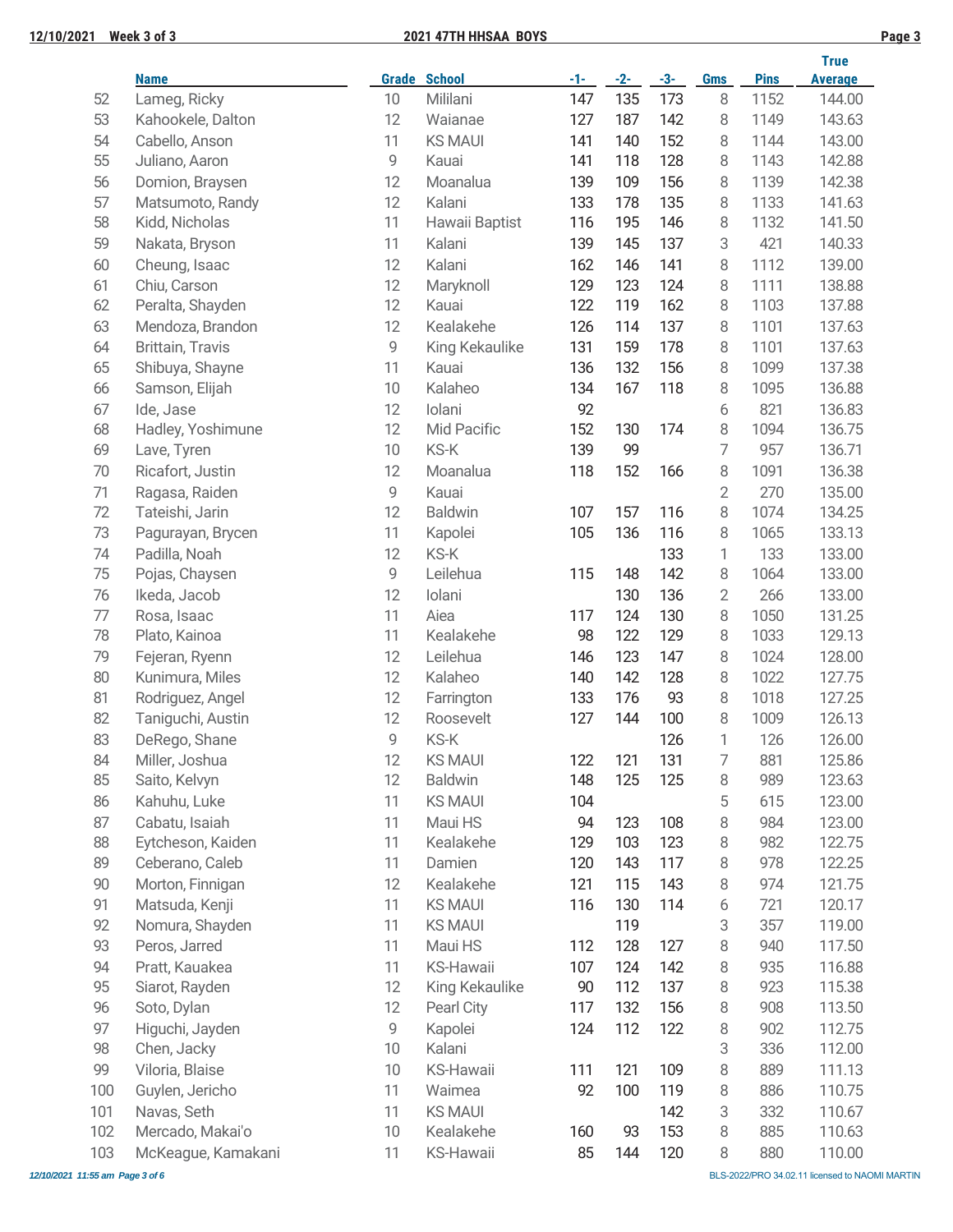|     |                      |    |                     |     |       |     |     |             | <b>True</b>    |
|-----|----------------------|----|---------------------|-----|-------|-----|-----|-------------|----------------|
|     | <b>Name</b>          |    | <b>Grade School</b> | -1- | $-2-$ | -3- | Gms | <b>Pins</b> | <b>Average</b> |
| 104 | Calhau IV, Frederick | 11 | <b>Baldwin</b>      | 147 | 85    | 132 | 8   | 862         | 107.75         |
| 105 | Scholtz, Kamaile     | 10 | <b>KS-Hawaii</b>    | 133 | 131   | 96  | 8   | 860         | 107.50         |
| 106 | Fukushima, Nakoa     | 9  | Mililani            | 144 | 154   | 105 | 8   | 839         | 104.88         |
| 107 | Panoy, Gian          | 12 | Kauai               | 146 | 124   | 148 | 8   | 716         | 89.50          |
| 108 | Maekawa, Ty          | 11 | Mililani            |     |       |     | 3   | 215         | 71.67          |
| 109 | Yamamura, Jorden     | 9  | Pearl City          |     |       |     | 3   | 108         | 36.00          |
| 110 | Aiona, Kekaimalu     | 11 | St Louis            |     |       |     | 0   |             |                |
| 111 | Bates, Dustin        | 12 | St Louis            |     |       |     | 0   |             |                |
| 112 | laela, Ryelan        | 10 | Moanalua            |     |       |     | 3   | 0           | 0.00           |
| 113 | LEI.                 |    | Leilehua            |     |       |     | 0   |             |                |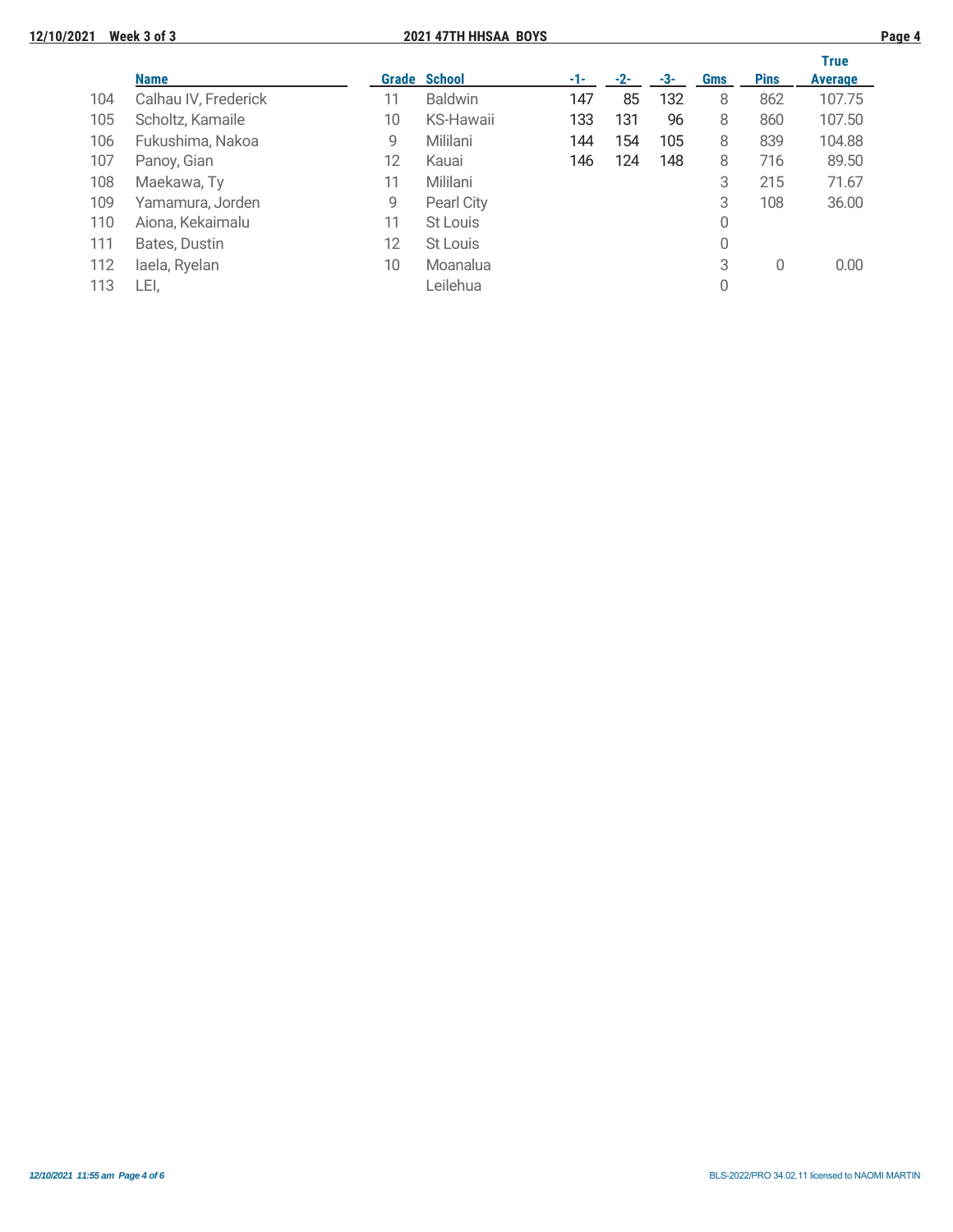$3$ 

## *Temporary Substitutes*

|                     |                                                    |             |                        |     |                            |        |                   |        |                               |                     |                                         |              |                        |                 |                            |         | <b>True</b>                                                                 |                |                    |
|---------------------|----------------------------------------------------|-------------|------------------------|-----|----------------------------|--------|-------------------|--------|-------------------------------|---------------------|-----------------------------------------|--------------|------------------------|-----------------|----------------------------|---------|-----------------------------------------------------------------------------|----------------|--------------------|
|                     | 1                                                  | <b>Name</b> | Nakata, Bryson         |     |                            |        | 11                |        | <b>Grade School</b><br>Kalani |                     | -1-<br>139                              | $-2-$<br>145 | $-3-$<br>137           | <b>Gms</b><br>3 | <b>Pins</b>                | 421     | <b>Average</b><br>140.33                                                    |                |                    |
|                     | $\overline{2}$                                     |             | Ragasa, Raiden         |     |                            |        | 9                 |        | Kauai                         |                     |                                         |              |                        | $\overline{2}$  |                            | 270     | 135.00                                                                      |                |                    |
|                     | 3                                                  |             | Padilla, Noah          |     |                            |        | 12                |        | KS-K                          |                     |                                         |              | 133                    | 1               |                            | 133     | 133.00                                                                      |                |                    |
|                     | 4                                                  |             | Ikeda, Jacob           |     |                            |        | 12                |        | Iolani                        |                     |                                         | 130          | 136                    | 2               |                            | 266     | 133.00                                                                      |                |                    |
|                     | 5                                                  |             | DeRego, Shane          |     |                            |        | 9                 |        | KS-K                          |                     |                                         |              | 126                    | 1               |                            | 126     | 126.00                                                                      |                |                    |
|                     | 6                                                  |             | Nomura, Shayden        |     |                            |        | 11                |        | <b>KS MAUI</b>                |                     |                                         | 119          |                        | 3               |                            | 357     | 119.00                                                                      |                |                    |
|                     | 7                                                  |             | Navas, Seth            |     |                            |        | 11                |        | <b>KS MAUI</b>                |                     |                                         |              | 142                    | 3               |                            | 332     | 110.67                                                                      |                |                    |
|                     | 8                                                  |             | Fukushima, Nakoa       |     |                            |        | 9                 |        | Mililani                      |                     | 144                                     | 154          | 105                    | 8               |                            | 839     | 104.88                                                                      |                |                    |
|                     | 9                                                  |             | Yamamura, Jorden       |     |                            |        | 9                 |        | Pearl City                    |                     |                                         |              |                        | 3               |                            | 108     | 36.00                                                                       |                |                    |
|                     | 10                                                 |             | Aiona, Kekaimalu       |     |                            |        | 11                |        | St Louis                      |                     |                                         |              |                        | 0               |                            |         |                                                                             |                |                    |
|                     | 11                                                 |             | Bates, Dustin          |     |                            |        | 12                |        | St Louis                      |                     |                                         |              |                        | $\mathbf{0}$    |                            |         |                                                                             |                |                    |
|                     | 12                                                 |             | laela, Ryelan          |     |                            |        | 10                |        | Moanalua                      |                     |                                         |              |                        | 3               |                            | 0       | 0.00                                                                        |                |                    |
|                     |                                                    |             |                        |     |                            |        |                   |        | <b>Team Rosters</b>           |                     |                                         |              |                        |                 |                            |         |                                                                             |                |                    |
|                     |                                                    |             |                        |     |                            |        |                   |        | <b>True</b>                   |                     |                                         |              |                        |                 |                            |         |                                                                             |                | <b>True</b>        |
|                     | <b>Name</b>                                        |             | <b>School</b>          |     | $-1 - (-2 - (-3))$         |        | <b>Pins Gms</b>   |        | Average                       |                     | <b>Name</b>                             |              | <b>School</b>          |                 | $-1 - 2 - 3$               |         | <b>Pins Gms</b>                                                             |                | <b>Average</b>     |
|                     | 1 - Iolani                                         |             |                        |     |                            |        |                   |        |                               |                     | 2 - Kamehameha Maui                     |              |                        |                 |                            |         |                                                                             |                |                    |
| 1<br>$\overline{2}$ | Connor Miyake<br>Dylan Yoshikawa                   |             | Iolani<br>Iolani       |     | 166 187 163<br>114 166 144 |        | 1393<br>1166      | 8<br>8 | 174.13<br>145.75              | 1<br>$\overline{2}$ | Jasyah Macugay KS MAUI<br>Anson Cabello |              | <b>KS MAUI</b>         |                 | 148 178 186<br>141 140 152 |         | 1249<br>1144                                                                | 8<br>8         | 156.13<br>143.00   |
| 3                   | Laine Shimokaw                                     |             | lolani                 |     | 153 180 185                |        | 1254              | 8      | 156.75                        | 3                   | Joshua Miller                           |              | <b>KS MAUI</b>         |                 | 122 121 131                |         | 881                                                                         | $\overline{7}$ | 125.86             |
| $\overline{4}$      | Jase Ide                                           |             | lolani                 | 92  |                            |        | 821               | 6      | 136.83                        | $\overline{4}$      | Luke Kahuhu                             |              | <b>KS MAUI</b>         | 104             |                            |         | 615                                                                         | 5              | 123.00             |
| 5                   | Dillon Shintani                                    |             | Iolani                 |     | 143 121 136                |        | 1197              | 8      | 149.63                        | 5                   | Kenji Matsuda                           |              | <b>KS MAUI</b>         |                 | 116 130 114                |         | 721                                                                         | 6              | 120.17             |
|                     | 3 - Kealakehe                                      |             |                        |     |                            |        |                   |        |                               |                     | 4 - Kamehameha Kapalama                 |              |                        |                 |                            |         |                                                                             |                |                    |
| 1                   | Kainoa Plato                                       |             | Kealakehe              |     | 98 122 129                 |        | 1033              | 8      | 129.13                        | $\mathbf{1}$        | Noah Akiona                             |              | KS-K                   |                 | 221 184 168                |         | 1511                                                                        | 8              | 188.88             |
| 2                   | Makai'o Mercado Kealakehe                          |             |                        | 160 |                            | 93 153 | 885               | 8      | 110.63                        | $\overline{2}$      | Laakea Kaalouah KS-K                    |              |                        | 189             | 186 137                    |         | 1329                                                                        | 8              | 166.13             |
| 3                   | Brandon Mendoz Kealakehe                           |             |                        |     | 126 114 137                |        | 1101              | 8      | 137.63                        | 3                   | Chancen Law                             |              | KS-K                   | 133             |                            | 146 174 | 1246                                                                        | 8              | 155.75             |
| $\overline{4}$<br>5 | Kaiden Eytcheso<br>Finnigan Morton                 |             | Kealakehe<br>Kealakehe |     | 129 103 123<br>121 115 143 |        | 982<br>974        | 8<br>8 | 122.75<br>121.75              | $\overline{4}$<br>5 | Triton Keohokap<br><b>Tyren Lave</b>    |              | KS-K<br>KS-K           | 139<br>139      | 147<br>99                  |         | 1019<br>957                                                                 | $\overline{7}$ | 145.57<br>7 136.71 |
|                     | 5 - Kalani                                         |             |                        |     |                            |        |                   |        |                               |                     | 6 - St Louis                            |              |                        |                 |                            |         |                                                                             |                |                    |
| 1                   | Jacky Chen                                         |             | Kalani                 |     |                            |        | 336               | 3      | 112.00                        |                     | <b>Brandon Nakaok</b>                   |              | Saint Louis            |                 | 170 152 194                |         | 1364                                                                        | 8              | 170.50             |
| $\overline{2}$      | Isaac Cheung                                       |             | Kalani                 |     | 162 146 141                |        | 1112              | 8      | 139.00                        | $\overline{2}$      | Aidan Davis                             |              | St Louis               |                 | 126 152 187                |         | 1282                                                                        | 8              | 160.25             |
| 3                   | Eun Ho Kim                                         |             | Kalani                 |     | 127 144 134                |        | 1188              | 8      | 148.50                        | 3                   | Andrew Cashman St Louis                 |              |                        |                 | 162 152 190                |         | 1266                                                                        | 8              | 158.25             |
| $\overline{4}$      | Marvin-Isaiah Lu Kalani                            |             |                        |     | 175 145 116                |        | 1161              | 8      | 145.13                        | $\overline{4}$      | Jadon Ligsay                            |              | St Louis               |                 | 199 204 169                |         | 1321                                                                        | 8              | 165.13             |
| 5                   | Randy Matsumot Kalani                              |             |                        |     | 133 178 135                |        | 1133              | 8      | 141.63                        | 5                   | Xavier Newbrey                          |              | St Louis               |                 | 134 127 170                |         | 1225                                                                        | 8              | 153.13             |
|                     | 7 - Moanalua                                       |             |                        |     |                            |        |                   |        |                               |                     | 8 - Mililani                            |              |                        |                 |                            |         |                                                                             |                |                    |
|                     | Cadence Sasano                                     |             | Moanalua               |     | 128 141 140                |        | 1177<br>8         |        | 147.13                        | $\mathbf{1}$        | <b>Brady Eugenio</b>                    |              | Mililani               |                 | 215 124 153                |         | 1251                                                                        | 8              | 156.38             |
| 2                   | <b>Branson Lazo</b>                                |             | Moanalua               |     | 135 150 168                |        | 1285<br>8         |        | 160.63                        | $\overline{2}$      | Christian Ho                            |              | Mililani               |                 | 137 120 167                |         | 1293                                                                        | 8              | 161.63             |
| 3<br>4              | <b>Braysen Domion</b><br>Tobias Bunnell-H Moanalua |             | Moanalua               |     | 139 109 156<br>154 154 162 |        | 1139<br>1194<br>8 | 8      | 142.38<br>149.25              | 3<br>$\overline{4}$ | Ricky Lameg<br>Ty Maekawa               |              | Mililani<br>Mililani   |                 | 147 135 173                |         | 1152<br>215                                                                 | 8<br>3         | 144.00<br>71.67    |
| 5                   | Justin Ricafort                                    |             | Moanalua               |     | 118 152 166                |        | 1091<br>8         |        | 136.38                        | 5                   | Michael Weyl                            |              | Mililani               |                 | 193 189 223                |         | 1612                                                                        | 8              | 201.50             |
| 9 -                 | <b>Pearl City</b>                                  |             |                        |     |                            |        |                   |        |                               | $10 -$              | <b>Kauai</b>                            |              |                        |                 |                            |         |                                                                             |                |                    |
| 1                   | Shaine Fujii                                       |             | Pearl City             |     | 158 181 142                |        | 1505<br>8         |        | 188.13                        | 1                   | Aaron Juliano                           |              | Kauai                  |                 | 141 118 128                |         | 1143                                                                        | 8              | 142.88             |
| 2                   | Devin Hayashi                                      |             | Pearl City             |     | 211 144 142                |        | 1236<br>8         |        | 154.50                        | $\overline{2}$      | Gian Panoy                              |              | Kauai                  |                 | 146 124 148                |         | 716                                                                         | 8              | 89.50              |
| 3                   | Dylan Soto                                         |             | Pearl City             |     | 117 132 156                |        | 908<br>8          |        | 113.50                        | 3                   | Shayden Peralta                         |              | Kauai                  |                 | 122 119 162                |         | 1103                                                                        | 8              | 137.88             |
| 4                   | Jayden Kadooka                                     |             | Pearl City             |     | 156 190 151                |        | 1399<br>8         |        | 174.88                        | $\overline{4}$      | Kyllie Sasaki                           |              | Kauai                  |                 | 120 150 167                |         | 1182                                                                        | 8              | 147.75             |
| 5                   | Ethyn Allen                                        |             | Pearl City             |     | 186 164 190                |        | 1449<br>8         |        | 181.13                        | 5                   | Shayne Shibuya                          |              | Kauai                  |                 | 136 132 156                |         | 1099                                                                        | 8              | 137.38             |
| 11                  | Leilehua<br>٠                                      |             |                        |     |                            |        |                   |        |                               | $12 -$              | Kamehameha Hawaii                       |              |                        |                 |                            |         |                                                                             |                |                    |
| 1                   | Kai Natividad                                      |             | Leilehua               |     | 141 222 164                |        | 1400              | 8      | 175.00                        | 1                   | Krysjyn-Kydyn Na KS-Hawaii              |              |                        |                 | 152 142 159                |         | 1225                                                                        | 8              | 153.13             |
| 2                   | Sonny Soberano                                     |             | Leilehua               |     | 165 111 128                |        | 1249<br>8<br>1267 |        | 156.13                        | $\overline{2}$<br>3 | Kamakani McKe<br><b>Blaise Viloria</b>  |              | KS-Hawaii              |                 | 85 144 120                 |         | 880                                                                         | 8              | 110.00             |
| 3<br>4              | Gaylen Shimabuk Leilehua<br>Puka Natividad         |             | Leilehua               |     | 156 175 163<br>131 166 174 |        | 8<br>1232<br>8    |        | 158.38<br>154.00              | $\overline{4}$      | Kauakea Pratt                           |              | KS-Hawaii<br>KS-Hawaii |                 | 111 121 109<br>107 124 142 |         | 889<br>935                                                                  | 8<br>8         | 111.13<br>116.88   |
| 5                   | Chaysen Pojas                                      |             | Leilehua               |     | 115 148 142                |        | 1064              | 8      | 133.00                        | 5                   | Kamaile Scholtz KS-Hawaii               |              |                        |                 | 133 131                    | 96      | 860                                                                         | 8              | 107.50             |
| 6                   | Ryenn Fejeran                                      |             | Leilehua               |     | 146 123 147                |        | 1024              | 8      | 128.00                        |                     |                                         |              |                        |                 |                            |         |                                                                             |                |                    |
| $13 -$              | <b>SNGLS1</b>                                      |             |                        |     |                            |        |                   |        |                               |                     | <b>14 - SNGLS 2</b>                     |              |                        |                 |                            |         |                                                                             |                |                    |
| 1                   | Caleb Ceberano                                     |             | Damien                 |     | 120 143 117                |        | 978               | 8      | 122.25                        | 1                   | Caiden Tano                             |              | Waipahu                |                 | 163 129 145                |         | 1233                                                                        | 8              | 154.13             |
| 2                   | <b>Torin Hirasa</b>                                |             | Roosevelt              |     | 169 142 179                |        | 1216              | 8      | 152.00                        | $\mathbf{2}$        | Draven Sagucio                          |              | Waipahu                |                 | 147 176 150                |         | 1281                                                                        | 8              | 160.13             |
|                     |                                                    |             |                        |     | 183 184 198                |        | 1898<br>8         |        | 726.13                        | $\frac{3}{8}$       | Jacob Galisa<br><b>Mijas Kamstur</b> a  |              | Waipahu<br>Kalaheo     |                 |                            |         | 132 143 134 1327 8 165.88<br>BLS:2022/RRO 34.02.11 licensed to NAOMI MARTIN |                |                    |